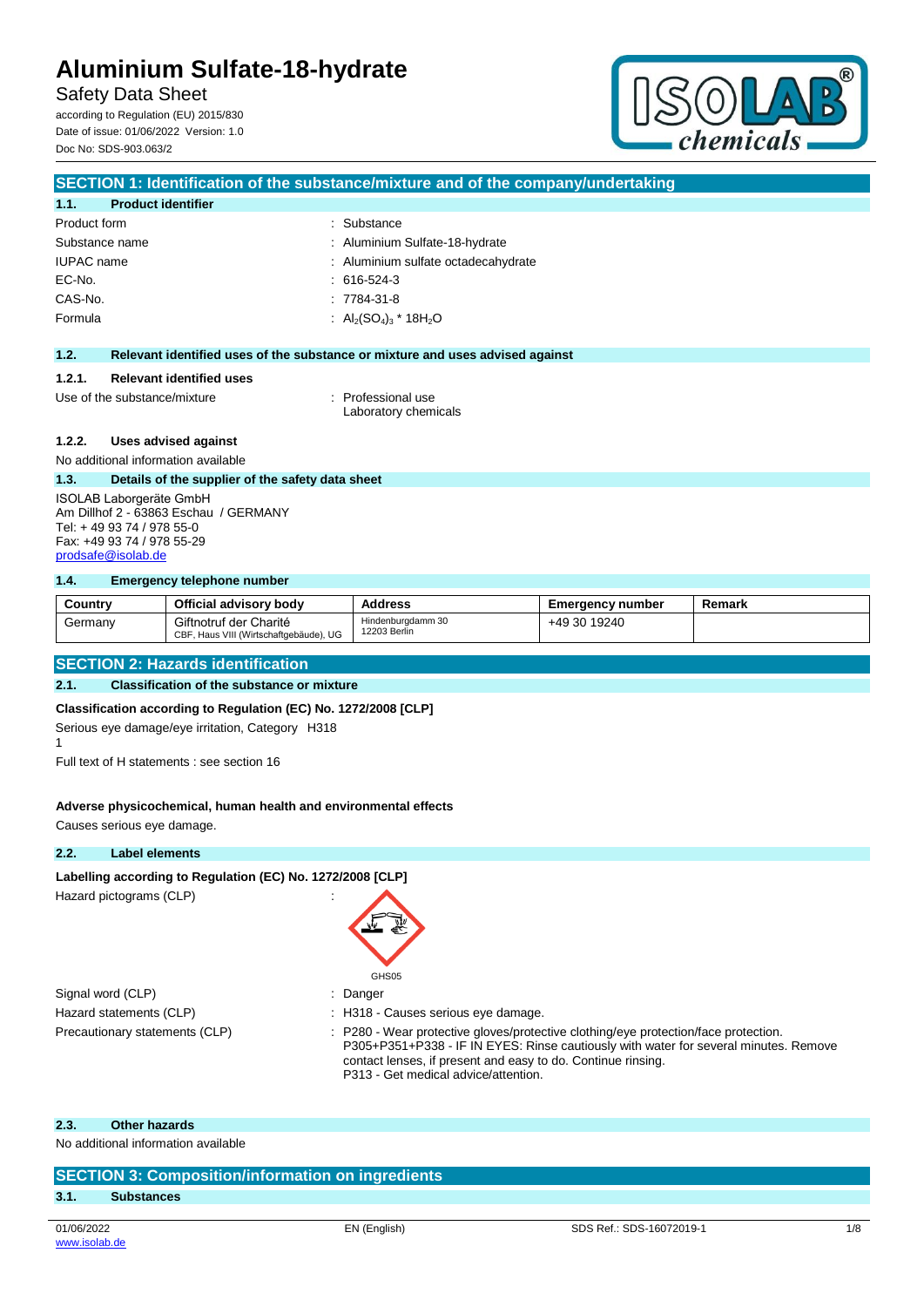## Safety Data Sheet

according to Regulation (EU) 2015/830 Date of issue: 01/06/2022 Version: 1.0 Doc No: SDS-903.063/2



| <b>Name</b>                           | <b>Product identifier</b>                 | Conc.<br>(% w/w) |
|---------------------------------------|-------------------------------------------|------------------|
| Aluminium Sulfate-18-hydrate, >=97.0% | (CAS-No.) 7784-31-8<br>(EC-No.) 616-524-3 | $>= 97$          |

### Full text of H-statements: see section 16

**3.2. Mixtures** Not applicable

| <b>NOT applicable</b> |                                                                     |                                                                                                                                                                                                                                                                                                                                                                                                                                                   |
|-----------------------|---------------------------------------------------------------------|---------------------------------------------------------------------------------------------------------------------------------------------------------------------------------------------------------------------------------------------------------------------------------------------------------------------------------------------------------------------------------------------------------------------------------------------------|
|                       | <b>SECTION 4: First aid measures</b>                                |                                                                                                                                                                                                                                                                                                                                                                                                                                                   |
| 4.1.                  | <b>Description of first aid measures</b>                            |                                                                                                                                                                                                                                                                                                                                                                                                                                                   |
|                       | First-aid measures general                                          | Never give anything by mouth to an unconscious person. People with over sensibility problems<br>are not allowed to work or be exposed to the product. In all cases of doubt, or when symptoms<br>persist, seek medical attention.                                                                                                                                                                                                                 |
|                       | First-aid measures after inhalation                                 | Remove person to fresh air and keep comfortable for breathing.                                                                                                                                                                                                                                                                                                                                                                                    |
|                       | First-aid measures after skin contact                               | Wash skin with plenty of water.                                                                                                                                                                                                                                                                                                                                                                                                                   |
|                       | First-aid measures after eye contact                                | Rinse cautiously with water for several minutes. Remove contact lenses, if present and easy to<br>do. Continue rinsing. Call a physician immediately.                                                                                                                                                                                                                                                                                             |
|                       | First-aid measures after ingestion                                  | : Call a poison center or a doctor if you feel unwell.                                                                                                                                                                                                                                                                                                                                                                                            |
| 4.2.                  | Most important symptoms and effects, both acute and delayed         |                                                                                                                                                                                                                                                                                                                                                                                                                                                   |
|                       | Symptoms/effects after eye contact                                  | : Serious damage to eyes.                                                                                                                                                                                                                                                                                                                                                                                                                         |
| 4.3.                  |                                                                     | Indication of any immediate medical attention and special treatment needed                                                                                                                                                                                                                                                                                                                                                                        |
|                       | Treat symptomatically.                                              |                                                                                                                                                                                                                                                                                                                                                                                                                                                   |
|                       | <b>SECTION 5: Firefighting measures</b>                             |                                                                                                                                                                                                                                                                                                                                                                                                                                                   |
| 5.1.                  | <b>Extinguishing media</b>                                          |                                                                                                                                                                                                                                                                                                                                                                                                                                                   |
|                       | Suitable extinguishing media                                        | Water spray. dry chemical powder, alcohol-resistant foam, carbon dioxide (CO2).                                                                                                                                                                                                                                                                                                                                                                   |
|                       | Unsuitable extinguishing media                                      | Strong water jet.                                                                                                                                                                                                                                                                                                                                                                                                                                 |
| 5.2.                  | Special hazards arising from the substance or mixture               |                                                                                                                                                                                                                                                                                                                                                                                                                                                   |
|                       | Reactivity in case of fire                                          | : At high temperature may liberate dangerous gases.                                                                                                                                                                                                                                                                                                                                                                                               |
| fire                  | Hazardous decomposition products in case of                         | : Toxic fumes may be released.                                                                                                                                                                                                                                                                                                                                                                                                                    |
| 5.3.                  | <b>Advice for firefighters</b>                                      |                                                                                                                                                                                                                                                                                                                                                                                                                                                   |
|                       | Precautionary measures fire                                         | : Approach from upwind. Use water spray or fog for cooling exposed containers. Keep away from<br>combustible materials.                                                                                                                                                                                                                                                                                                                           |
|                       | Firefighting instructions                                           | Use water spray or fog for cooling exposed containers. Cool adjacent tanks / containers /<br>drums with water jet. Do not allow water to enter the vessels, a violent reaction may occur. Do<br>not enter fire area without proper protective equipment, including respiratory protection.<br>Exercise caution when fighting any chemical fire. Keep upwind. In case of fire: Evacuate area.<br>Fight fire remotely due to the risk of explosion. |
|                       | Protection during firefighting                                      | Do not attempt to take action without suitable protective equipment. Self-contained breathing<br>apparatus. Complete protective clothing.                                                                                                                                                                                                                                                                                                         |
| Other information     |                                                                     | High temperature decomposition products are harmful by inhalation. Inhalation of vapour can<br>cause breathing difficulties.                                                                                                                                                                                                                                                                                                                      |
|                       | <b>SECTION 6: Accidental release measures</b>                       |                                                                                                                                                                                                                                                                                                                                                                                                                                                   |
| 6.1.                  | Personal precautions, protective equipment and emergency procedures |                                                                                                                                                                                                                                                                                                                                                                                                                                                   |
| General measures      |                                                                     | Eliminate every possible source of ignition. Access forbidden to unauthorised personnel. Use<br>protective clothing. Prevent from entering sewers, basements and workpits, or any place where<br>its accumulation can be dangerous. Notify authorities if product enters sewers or public waters.<br>Use care in walking on spilled material. Do not inhale vapour.                                                                               |
| 6.1.1.                | For non-emergency personnel                                         |                                                                                                                                                                                                                                                                                                                                                                                                                                                   |
|                       | Protective equipment                                                | Wear recommended personal protective equipment. Dust formation: dust mask. Wear suitable<br>protective clothing, gloves and eye or face protection.                                                                                                                                                                                                                                                                                               |
|                       | <b>Emergency procedures</b>                                         | : Ventilate spillage area. Avoid contact with skin and eyes. Do not touch or walk on the spilled<br>product. Evacuate unnecessary personnel. Mark out the contaminated area with signs and<br>prevent access to unauthorized personnel.                                                                                                                                                                                                           |
|                       | Measures in case of dust release                                    | In case of dust production: protective goggles. Dust mask. In case of vapour formation use<br>adequate respirator.                                                                                                                                                                                                                                                                                                                                |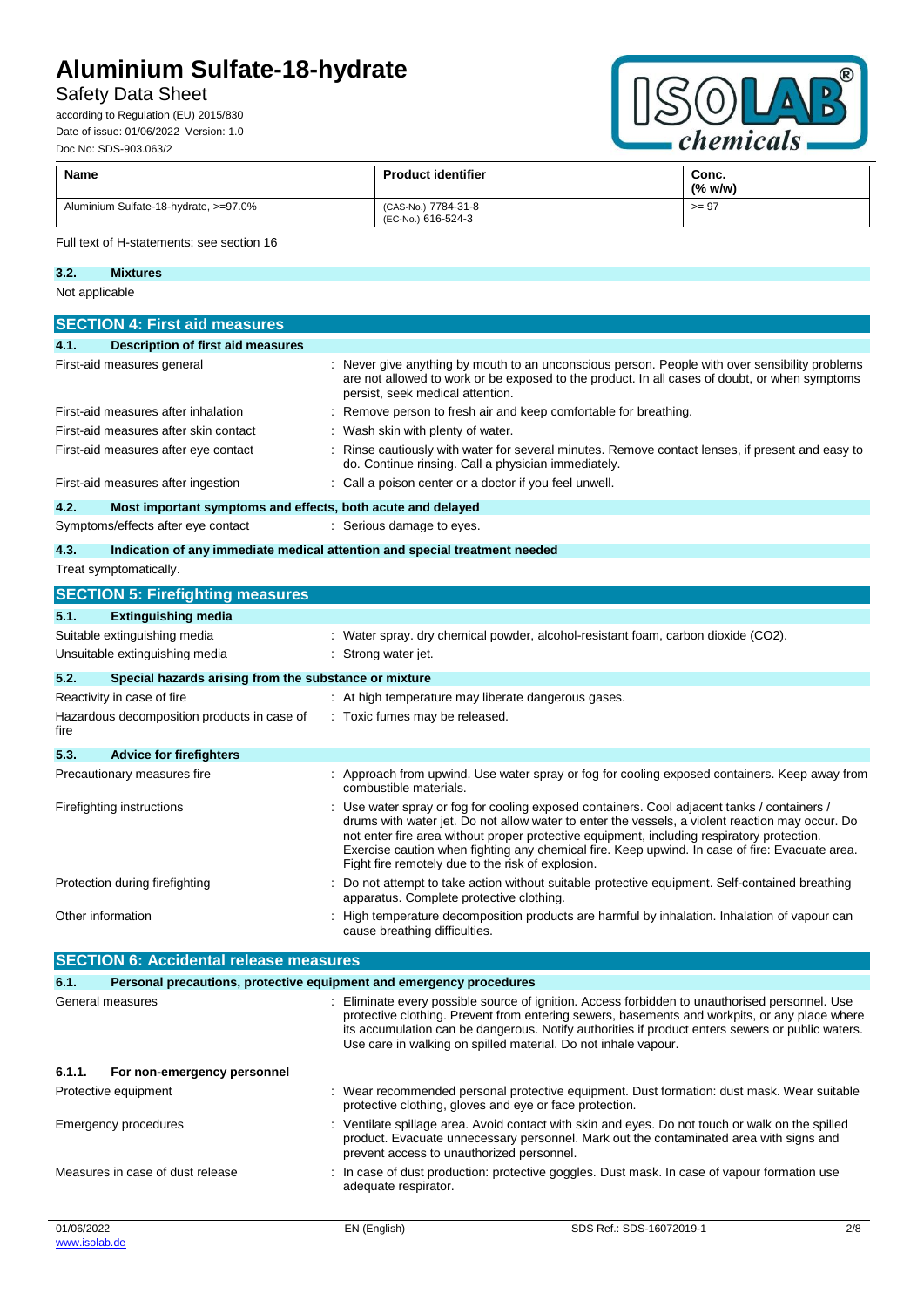## Safety Data Sheet

according to Regulation (EU) 2015/830 Date of issue: 01/06/2022 Version: 1.0 Doc No: SDS-903.063/2



| For emergency responders<br>6.1.2.       |                                                                                                                                                                                                                                                                                                                                             |
|------------------------------------------|---------------------------------------------------------------------------------------------------------------------------------------------------------------------------------------------------------------------------------------------------------------------------------------------------------------------------------------------|
| Protective equipment                     | : Do not attempt to take action without suitable protective equipment. For further information<br>refer to section 8: "Exposure controls/personal protection". Only qualified personnel equipped<br>with suitable protective equipment may intervene. Wear suitable protective clothing, gloves and<br>eye/face protection.                 |
| Emergency procedures                     | : Avoid contact with skin and eyes. Do not touch spilled material. Evacuate unnecessary<br>personnel. Keep away from combustible material. Keep public away from danger area. Prevent<br>from entering sewers, basements and workpits, or any place where its accumulation can be<br>dangerous. Ventilate area. Stop leak if safe to do so. |
| 6.2.<br><b>Environmental precautions</b> |                                                                                                                                                                                                                                                                                                                                             |
|                                          | Avoid relegge to the environment. De not allow to enter draine or water courses. De not discharge into draine or waterways without noutralizing                                                                                                                                                                                             |

Avoid release to the environment. Do not allow to enter drains or water courses. Do not discharge into drains or waterways without neutralizing.

| 6.3.              | Methods and material for containment and cleaning up |   |                                                                                                                                                                                                                                                                                                                                       |
|-------------------|------------------------------------------------------|---|---------------------------------------------------------------------------------------------------------------------------------------------------------------------------------------------------------------------------------------------------------------------------------------------------------------------------------------|
| For containment   |                                                      |   | : Comply with the safety intructions. Soak up with inert absorbent material (for example sand,<br>sawdust, a universal binder, silica gel). Contain any spills with dikes or absorbents to prevent<br>migration and entry into sewers or streams.                                                                                     |
|                   | Methods for cleaning up                              |   | : Mechanically recover the product. Clean up any spills as soon as possible, using an absorbent<br>material to collect it. Absorb with liquid-binding material (e.g. sand, diatomaceous earth, acid-<br>or universal binding agents). Sweep or shovel spills into appropriate container for disposal.<br>Minimise generation of dust. |
| Other information |                                                      | ÷ | Dispose of materials or solid residues at an authorized site. Dispose of contaminated materials<br>in accordance with current regulations.                                                                                                                                                                                            |
| 6.4.              | <b>Reference to other sections</b>                   |   |                                                                                                                                                                                                                                                                                                                                       |

Concerning personal protective equipment to use, see section 8. Concerning disposal elimination after cleaning, see section 13.

| <b>SECTION 7: Handling and storage</b>                               |                                                                                                                                                                                                                                                                                                                                                                                                                                                                                                                                                                                                                                           |  |
|----------------------------------------------------------------------|-------------------------------------------------------------------------------------------------------------------------------------------------------------------------------------------------------------------------------------------------------------------------------------------------------------------------------------------------------------------------------------------------------------------------------------------------------------------------------------------------------------------------------------------------------------------------------------------------------------------------------------------|--|
| <b>Precautions for safe handling</b><br>7.1.                         |                                                                                                                                                                                                                                                                                                                                                                                                                                                                                                                                                                                                                                           |  |
| Additional hazards when processed                                    | : Use adequate ventilation to keep vapour concentrations below applicable standard. Take all<br>necessary technical measures to avoid or minimize the release of the product on the<br>workplace.                                                                                                                                                                                                                                                                                                                                                                                                                                         |  |
| Precautions for safe handling                                        | Ensure good ventilation of the work station. Avoid contact with skin and eyes. Wear personal<br>protective equipment. Avoid dust formation. Avoid prolonged and repeated contact with skin.<br>Contaminated work clothing should not be allowed out of the workplace. Do not spray on an<br>open flame or other ignition source. Floors, walls and other surfaces in the hazard area must be<br>cleaned regularly. Keep valves and fittings free from oil and grease. Take all necessary<br>technical measures to avoid or minimize the release of the product on the workplace. Take<br>precautionary measures against static discharge. |  |
| Hygiene measures                                                     | Do not eat, drink or smoke when using this product. Always wash hands after handling the<br>product.                                                                                                                                                                                                                                                                                                                                                                                                                                                                                                                                      |  |
| 7.2.<br>Conditions for safe storage, including any incompatibilities |                                                                                                                                                                                                                                                                                                                                                                                                                                                                                                                                                                                                                                           |  |
| <b>Technical measures</b>                                            | : Comply with applicable regulations. Containers which are opened should be properly resealed<br>and kept upright to prevent leakage. Ensure adequate ventilation, especially in confined areas.                                                                                                                                                                                                                                                                                                                                                                                                                                          |  |
| Storage conditions                                                   | Store in a well-ventilated place. Keep cool.                                                                                                                                                                                                                                                                                                                                                                                                                                                                                                                                                                                              |  |
| Incompatible products                                                | Strong acids. Strong bases. Strong oxidizing agents. Peroxides. Explosives.                                                                                                                                                                                                                                                                                                                                                                                                                                                                                                                                                               |  |
| Incompatible materials                                               | Extremely high or low temperatures.                                                                                                                                                                                                                                                                                                                                                                                                                                                                                                                                                                                                       |  |
| Storage temperature                                                  | Store at room temperature                                                                                                                                                                                                                                                                                                                                                                                                                                                                                                                                                                                                                 |  |
| Heat and ignition sources                                            | Do not smoke. KEEP SUBSTANCE AWAY FROM: ignition sources. heat sources.                                                                                                                                                                                                                                                                                                                                                                                                                                                                                                                                                                   |  |
| Information on mixed storage                                         | Keep away from food, drink and animal feeding stuffs.                                                                                                                                                                                                                                                                                                                                                                                                                                                                                                                                                                                     |  |
| Storage area                                                         | : Avoid: Extremely high or low temperatures. Heat and ignition sources.                                                                                                                                                                                                                                                                                                                                                                                                                                                                                                                                                                   |  |
| Specific end use(s)<br>7.3.                                          |                                                                                                                                                                                                                                                                                                                                                                                                                                                                                                                                                                                                                                           |  |
|                                                                      |                                                                                                                                                                                                                                                                                                                                                                                                                                                                                                                                                                                                                                           |  |

No additional information available

| <b>SECTION 8: Exposure controls/personal protection</b> |  |
|---------------------------------------------------------|--|
|                                                         |  |

#### **8.1. Control parameters**

No additional information available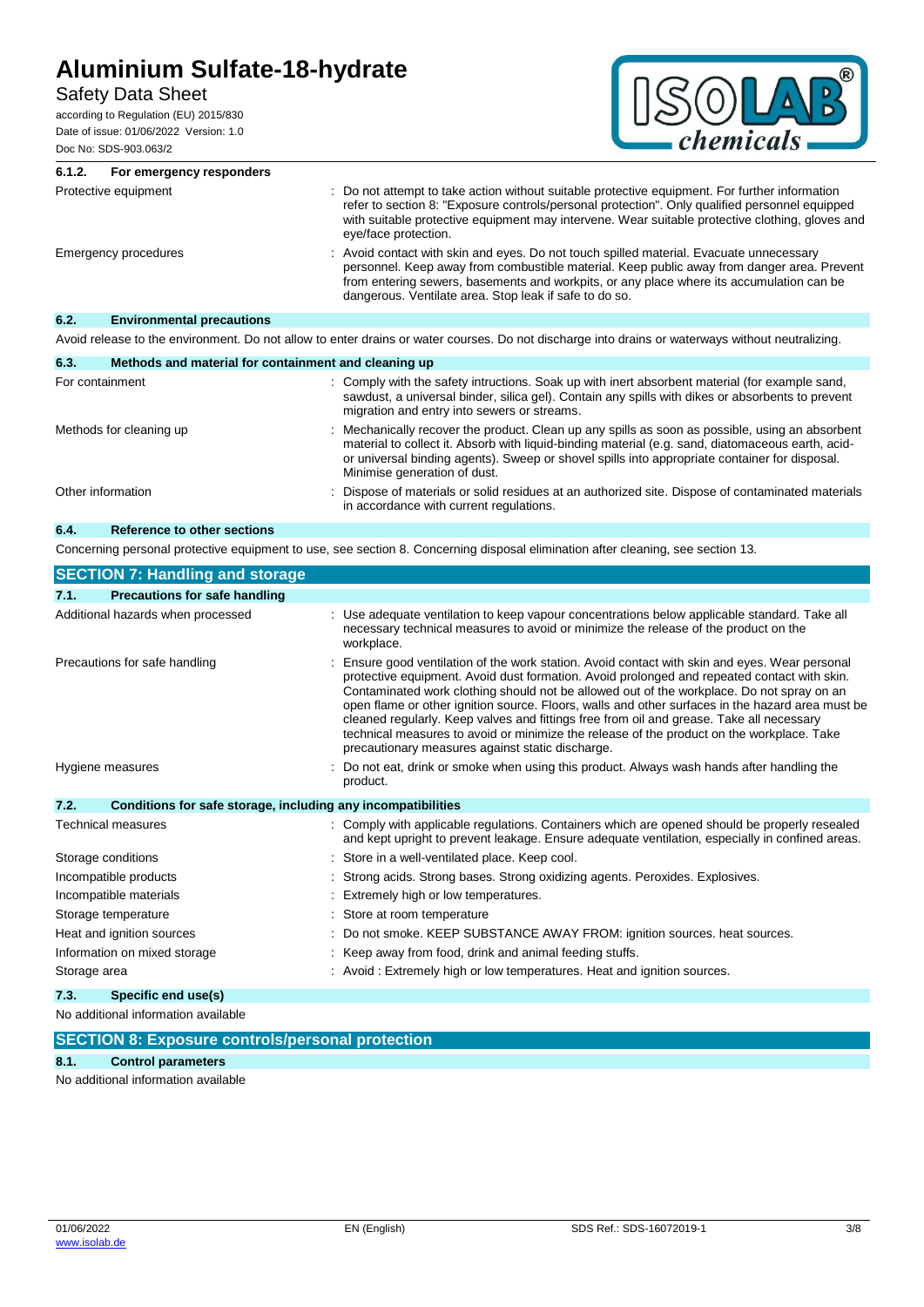### Safety Data Sheet

according to Regulation (EU) 2015/830 Date of issue: 01/06/2022 Version: 1.0 Doc No: SDS-903.063/2

#### **8.2. Exposure controls**

#### **Appropriate engineering controls:**

Ensure good ventilation of the work station. Avoid contact with skin, eyes and clothing. Carry out operations in the open/under local exhaust/ventilation or with respiratory protection. Consider the use of a work permit system e.g. for maintenance activities. Emergency eye wash fountains and safety showers should be available in the immediate vicinity of any potential exposure. In the event that dust and/or fine particles are generated with this product, it is prudent to minimize prolonged inhalation exposure to these forms not to exceed the occupational exposure limit. Measure concentrations regularly, and at the time of any change occuring in conditions likely to have consequences on workers exposure.

#### **Personal protective equipment:**

Safety glasses.

**Hand protection:**

Protective gloves. EN 374

**Eye protection:**

Safety glasses. EN 166. Where excessive dust may result, wear goggles

#### **Skin and body protection:**

Wear suitable protective clothing. In case of dust production: dustproof clothing. In case of dust production: head/neck protection. Where contact with eyes or skin is likely, wear suitable protection

#### **Respiratory protection:**

In case of insufficient ventilation, wear suitable respiratory equipment. Dust production: dust mask with filter type P1. Where excessive vapour may result, wear approved mask

#### **Personal protective equipment symbol(s):**



#### **Environmental exposure controls:**

Avoid release to the environment.

#### **Consumer exposure controls:**

Do not eat, drink or smoke during use. Always wash hands after handling the product. Avoid contact with skin and eyes. Avoid contact during pregnancy/while nursing.

#### **Other information:**

Always wash hands after handling the product. Wash hands and other exposed areas with mild soap and water before eating, drinking or smoking and when leaving work.

| <b>SECTION 9: Physical and chemical properties</b>    |  |  |  |  |
|-------------------------------------------------------|--|--|--|--|
| Information on basic physical and chemical properties |  |  |  |  |
| : Solid                                               |  |  |  |  |
| : Crystalline powder.                                 |  |  |  |  |
| $: 666.42$ g/mol                                      |  |  |  |  |
| : White.                                              |  |  |  |  |
| : Odourless.                                          |  |  |  |  |
| : No data available                                   |  |  |  |  |
| : No data available                                   |  |  |  |  |
| : 2.5 - 4.0 (20 g/l, H <sub>2</sub> O, 20 °C)         |  |  |  |  |
| : No data available                                   |  |  |  |  |
| $\therefore$ 90 °C (decomposition)                    |  |  |  |  |
| : Not applicable                                      |  |  |  |  |
| : No data available                                   |  |  |  |  |
| : Not applicable                                      |  |  |  |  |
| : Not applicable                                      |  |  |  |  |
| : No data available                                   |  |  |  |  |
| : Non flammable.                                      |  |  |  |  |
|                                                       |  |  |  |  |

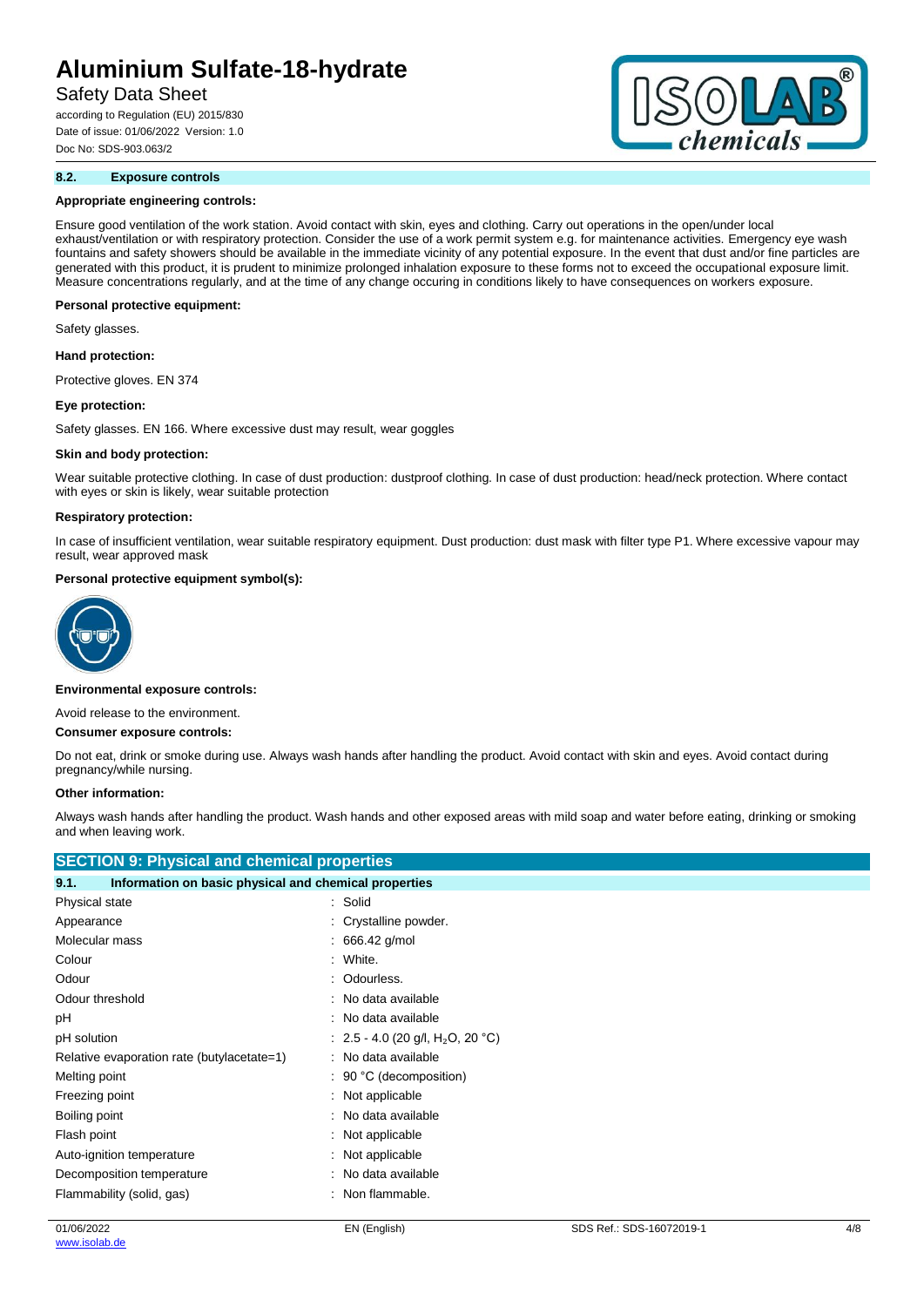## Safety Data Sheet

according to Regulation (EU) 2015/830 Date of issue: 01/06/2022 Version: 1.0 Doc No: SDS-903.063/2



| Vapour pressure                  | : No data available                              |
|----------------------------------|--------------------------------------------------|
| Relative vapour density at 20 °C | : No data available                              |
| Relative density                 | No data available                                |
| Density                          | 1.72 $q/cm3$                                     |
| Solubility                       | $\therefore$ Soluble in water.<br>Water: 364 g/l |
| Log Pow                          | : No data available                              |
| Viscosity, kinematic             | : Not applicable                                 |
| Viscosity, dynamic               | : No data available                              |
| <b>Explosive properties</b>      | : No data available                              |
| Oxidising properties             | : No data available                              |
| <b>Explosive limits</b>          | Not applicable                                   |

### **9.2. Other information**

No additional information available

|       | <b>SECTION 10: Stability and reactivity</b>                                        |  |  |  |  |
|-------|------------------------------------------------------------------------------------|--|--|--|--|
| 10.1. | <b>Reactivity</b>                                                                  |  |  |  |  |
|       | The product is non-reactive under normal conditions of use, storage and transport. |  |  |  |  |
| 10.2. | <b>Chemical stability</b>                                                          |  |  |  |  |
|       | Stable under normal conditions.                                                    |  |  |  |  |
| 10.3. | Possibility of hazardous reactions                                                 |  |  |  |  |
|       | No dangerous reactions known under normal conditions of use.                       |  |  |  |  |
| 10.4. | <b>Conditions to avoid</b>                                                         |  |  |  |  |
|       | None under recommended storage and handling conditions (see section 7).            |  |  |  |  |

### **10.5. Incompatible materials**

Strong acids. Strong bases. Strong oxidizing agents. Peroxides. Explosives.

#### **10.6. Hazardous decomposition products**

Under normal conditions of storage and use, hazardous decomposition products should not be produced.

| <b>SECTION 11: Toxicological information</b>      |                              |  |  |  |
|---------------------------------------------------|------------------------------|--|--|--|
| Information on toxicological effects<br>11.1.     |                              |  |  |  |
| Acute toxicity (oral)                             | : Not classified             |  |  |  |
| Acute toxicity (dermal)                           | : Not classified             |  |  |  |
| Acute toxicity (inhalation)                       | Not classified<br>÷          |  |  |  |
| Aluminium Sulfate-18-hydrate, >=97.0% (7784-31-8) |                              |  |  |  |
| LD50 oral rat                                     | $> 5.000$ mg/kg              |  |  |  |
| Skin corrosion/irritation                         | : Not classified             |  |  |  |
| Serious eye damage/irritation                     | : Causes serious eye damage. |  |  |  |
| Respiratory or skin sensitisation                 | : Not classified             |  |  |  |
| Germ cell mutagenicity                            | : Not classified             |  |  |  |
| Carcinogenicity                                   | : Not classified             |  |  |  |
| Reproductive toxicity                             | Not classified<br>÷          |  |  |  |
| STOT-single exposure                              | Not classified<br>÷          |  |  |  |
| STOT-repeated exposure                            | : Not classified             |  |  |  |
| Aspiration hazard                                 | Not classified<br>÷          |  |  |  |

| <b>SECTION 12: Ecological information</b> |                             |                                                                                             |     |
|-------------------------------------------|-----------------------------|---------------------------------------------------------------------------------------------|-----|
| 12.1.<br><b>Toxicity</b>                  |                             |                                                                                             |     |
| Ecology - general                         | effects in the environment. | : The product is not considered harmful to aquatic organisms nor to cause long-term adverse |     |
| Acute aquatic toxicity                    | : Not classified            |                                                                                             |     |
| Chronic aquatic toxicity                  | : Not classified            |                                                                                             |     |
| 01/06/2022                                | EN (English)                | SDS Ref.: SDS-16072019-1                                                                    | 5/8 |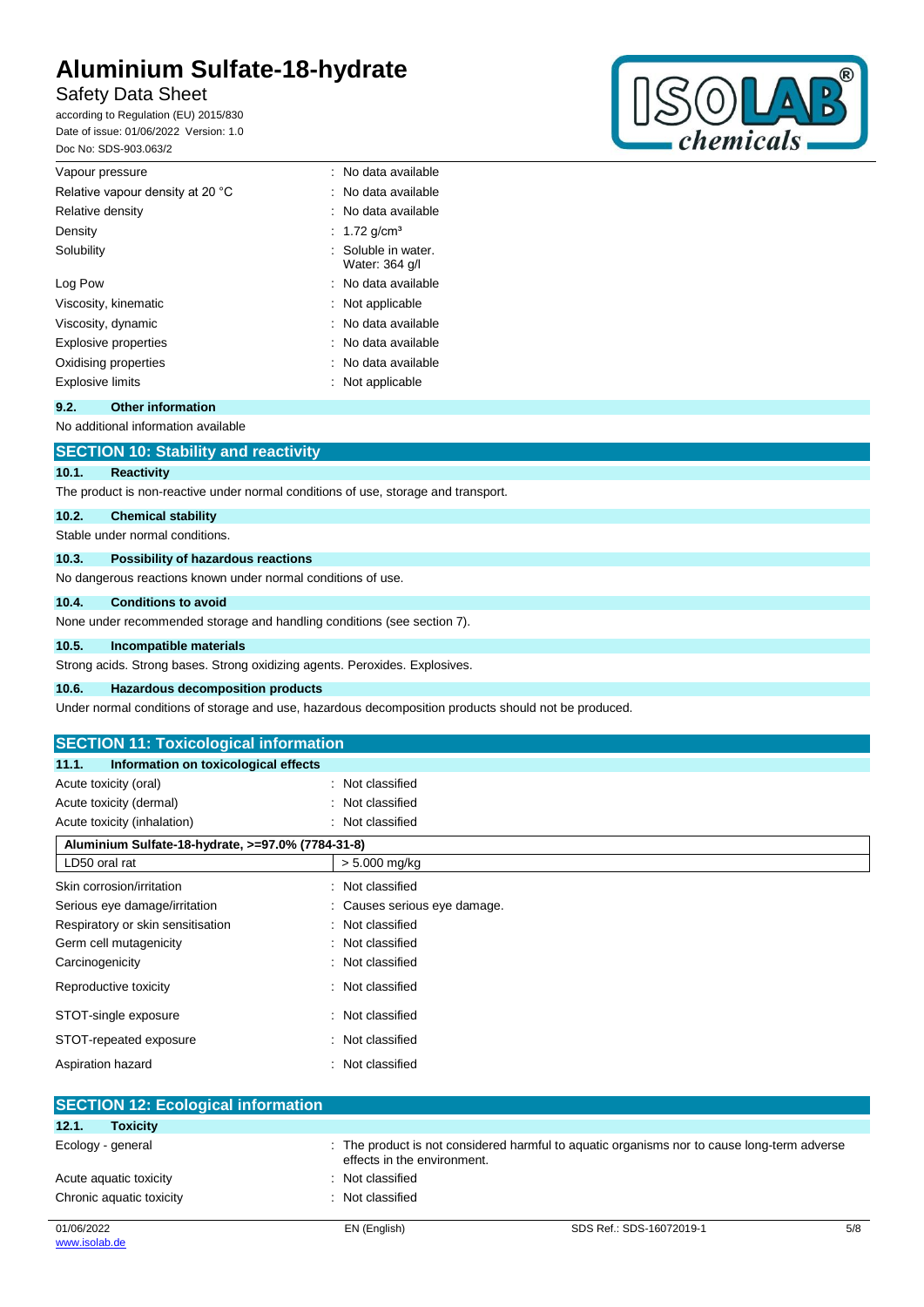### Safety Data Sheet

according to Regulation (EU) 2015/830 Date of issue: 01/06/2022 Version: 1.0 Doc No: SDS-903.063/2



| 12.2.                   | Persistence and degradability              |                                                                                                                                                                                                                                                                                  |
|-------------------------|--------------------------------------------|----------------------------------------------------------------------------------------------------------------------------------------------------------------------------------------------------------------------------------------------------------------------------------|
|                         | No additional information available        |                                                                                                                                                                                                                                                                                  |
| 12.3.                   | <b>Bioaccumulative potential</b>           |                                                                                                                                                                                                                                                                                  |
|                         | No additional information available        |                                                                                                                                                                                                                                                                                  |
| 12.4.                   | <b>Mobility in soil</b>                    |                                                                                                                                                                                                                                                                                  |
|                         | No additional information available        |                                                                                                                                                                                                                                                                                  |
| 12.5.                   | <b>Results of PBT and vPvB assessment</b>  |                                                                                                                                                                                                                                                                                  |
|                         | No additional information available        |                                                                                                                                                                                                                                                                                  |
| 12.6.                   | Other adverse effects                      |                                                                                                                                                                                                                                                                                  |
|                         | No additional information available        |                                                                                                                                                                                                                                                                                  |
|                         | <b>SECTION 13: Disposal considerations</b> |                                                                                                                                                                                                                                                                                  |
| 13.1.                   | Waste treatment methods                    |                                                                                                                                                                                                                                                                                  |
|                         | Regional legislation (waste)               | Disposal must be done according to official regulations. Waste Management Regulation<br>published in the Official Journal numbered 29314 on April 2, 2015. Regulation on Incineration<br>of Waste Materials published in the Official Journal numbered 27721 on October 6, 2010. |
| Waste treatment methods |                                            | Dispose of contents/container in accordance with licensed collector's sorting instructions. Do<br>not remove as household garbage.                                                                                                                                               |
|                         | Sewage disposal recommendations            | Disposal must be done according to official regulations.                                                                                                                                                                                                                         |
| Additional information  |                                            | Empty containers should be taken for recycling, recovery or waste in accordance with local<br>regulation.                                                                                                                                                                        |

## **SECTION 14: Transport information**

In accordance with ADR / RID / IMDG / IATA / ADN

| <b>ADR</b>                            | <b>IMDG</b>    | <b>IATA</b>                            | <b>ADN</b>     | <b>RID</b>     |
|---------------------------------------|----------------|----------------------------------------|----------------|----------------|
| 14.1.<br><b>UN number</b>             |                |                                        |                |                |
| Not applicable                        | Not applicable | Not applicable                         | Not applicable | Not applicable |
| UN proper shipping name<br>14.2.      |                |                                        |                |                |
| Not applicable                        | Not applicable | Not applicable                         | Not applicable | Not applicable |
| Not applicable                        | Not applicable | Not applicable                         | Not applicable | Not applicable |
|                                       |                |                                        |                |                |
| Transport hazard class(es)<br>14.3.   |                |                                        |                |                |
| Not applicable                        | Not applicable | Not applicable                         | Not applicable | Not applicable |
| Not applicable                        | Not applicable | Not applicable                         | Not applicable | Not applicable |
| 14.4.<br><b>Packing group</b>         |                |                                        |                |                |
| Not applicable                        | Not applicable | Not applicable                         | Not applicable | Not applicable |
| <b>Environmental hazards</b><br>14.5. |                |                                        |                |                |
| Not applicable                        | Not applicable | Not applicable                         | Not applicable | Not applicable |
|                                       |                | No supplementary information available |                |                |

#### **14.6. Special precautions for user**

#### **- Overland transport**

Not applicable

#### **- Transport by sea**

Not applicable

#### **- Air transport**

Not applicable

#### **- Inland waterway transport**

Not applicable

#### **- Rail transport**

Not applicable

**14.7. Transport in bulk according to Annex II of Marpol and the IBC Code**

#### Not applicable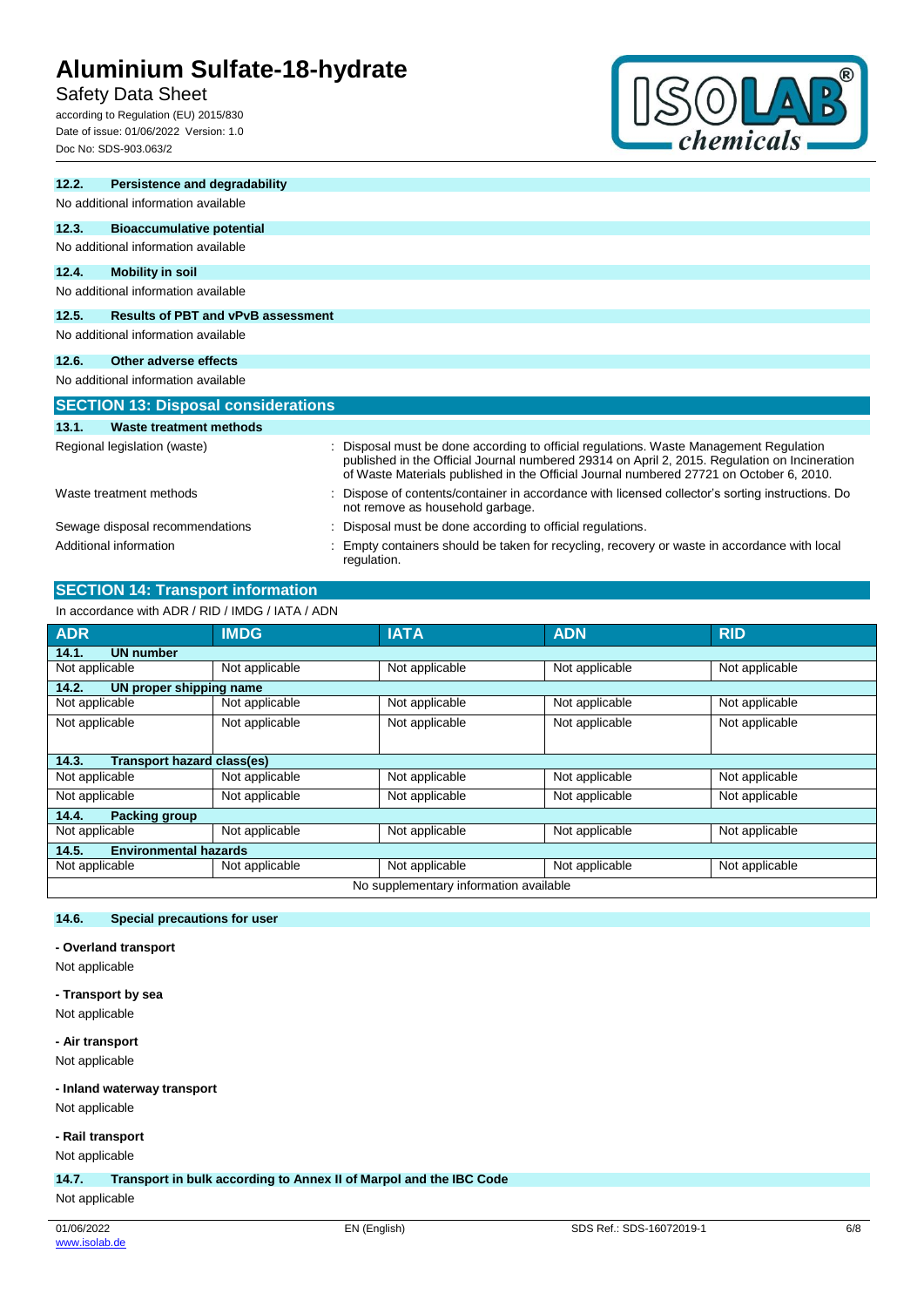## Safety Data Sheet

according to Regulation (EU) 2015/830 Date of issue: 01/06/2022 Version: 1.0 Doc No: SDS-903.063/2

# $\sqrt{1}$ chemicals-

#### **SECTION 15: Regulatory information**

**15.1. Safety, health and environmental regulations/legislation specific for the substance or mixture**

#### **15.1.1. EU-Regulations**

No REACH Annex XVII restrictions

Aluminium Sulfate-18-hydrate, >=97.0% is not on the REACH Candidate List Aluminium Sulfate-18-hydrate, >=97.0% is not on the REACH Annex XIV List

#### **15.1.2. National regulations**

No additional information available

#### **15.2. Chemical safety assessment**

No chemical safety assessment has been carried out

#### **SECTION 16: Other information**

| Abbreviations and acronyms: |                                                                                                                                      |  |  |  |
|-----------------------------|--------------------------------------------------------------------------------------------------------------------------------------|--|--|--|
| <b>ADN</b>                  | European Agreement concerning the International Carriage of Dangerous Goods by Inland Waterways                                      |  |  |  |
| <b>ADR</b>                  | European Agreement concerning the International Carriage of Dangerous Goods by Road                                                  |  |  |  |
| <b>ATE</b>                  | <b>Acute Toxicity Estimate</b>                                                                                                       |  |  |  |
| <b>BCF</b>                  | <b>Bioconcentration factor</b>                                                                                                       |  |  |  |
| <b>DMEL</b>                 | Derived Minimal Effect level                                                                                                         |  |  |  |
| <b>DNEL</b>                 | Derived-No Effect Level                                                                                                              |  |  |  |
| <b>EC50</b>                 | Median effective concentration                                                                                                       |  |  |  |
| <b>IARC</b>                 | International Agency for Research on Cancer                                                                                          |  |  |  |
| <b>IATA</b>                 | International Air Transport Association                                                                                              |  |  |  |
| <b>IMDG</b>                 | <b>International Maritime Dangerous Goods</b>                                                                                        |  |  |  |
| <b>LC50</b>                 | Median lethal concentration                                                                                                          |  |  |  |
| LD50                        | Median lethal dose                                                                                                                   |  |  |  |
| LOAEL                       | Lowest Observed Adverse Effect Level                                                                                                 |  |  |  |
| <b>NOAEC</b>                | No-Observed Adverse Effect Concentration                                                                                             |  |  |  |
| <b>NOAEL</b>                | No-Observed Adverse Effect Level                                                                                                     |  |  |  |
| <b>NOEC</b>                 | No-Observed Effect Concentration                                                                                                     |  |  |  |
| <b>OECD</b>                 | Organisation for Economic Co-operation and Development                                                                               |  |  |  |
| PRT                         | Persistent Bioaccumulative Toxic                                                                                                     |  |  |  |
| PNEC                        | <b>Predicted No-Effect Concentration</b>                                                                                             |  |  |  |
| <b>RID</b>                  | Regulations concerning the International Carriage of Dangerous Goods by Rail                                                         |  |  |  |
| <b>SDS</b>                  | Safety Data Sheet                                                                                                                    |  |  |  |
| <b>STP</b>                  | Sewage treatment plant                                                                                                               |  |  |  |
| <b>TLM</b>                  | <b>Median Tolerance Limit</b>                                                                                                        |  |  |  |
| vPvB                        | Very Persistent and Very Bioaccumulative                                                                                             |  |  |  |
| Data sources                | : ECHA (European Chemicals Agency). Supplier's safety documents. Classification according to<br>Regulation (EC) No. 1272/2008 [CLP]. |  |  |  |
| Other information           | DISCLAIMER OF LIABILITY The information in this SDS was obtained from sources which we                                               |  |  |  |

believe are reliable. However, the information is provided without any warranty, express or implied, regarding its correctness. The conditions or methods of handling, storage, use or disposal of the product are beyond our control and may be beyond our knowledge. For this and other reasons, we do not assume responsibility and expressly disclaim liability for loss, damage or expense arising out of or in any way connected with the handling, storage, use or disposal of the product. This SDS was prepared and is to be used only for this product. If the product is used as a component in another product, this SDS information may not be applicable.

#### Full text of H- and EUH-statements:

| Eve<br>Dam. | Category ∂<br>Serious eve<br>damage/eve irritation.         |
|-------------|-------------------------------------------------------------|
| H318        | damage.<br>$\sim$ $\sim$ $\sim$<br>eve<br>serious<br>$\sim$ |

SDS ISOLAB (EU)